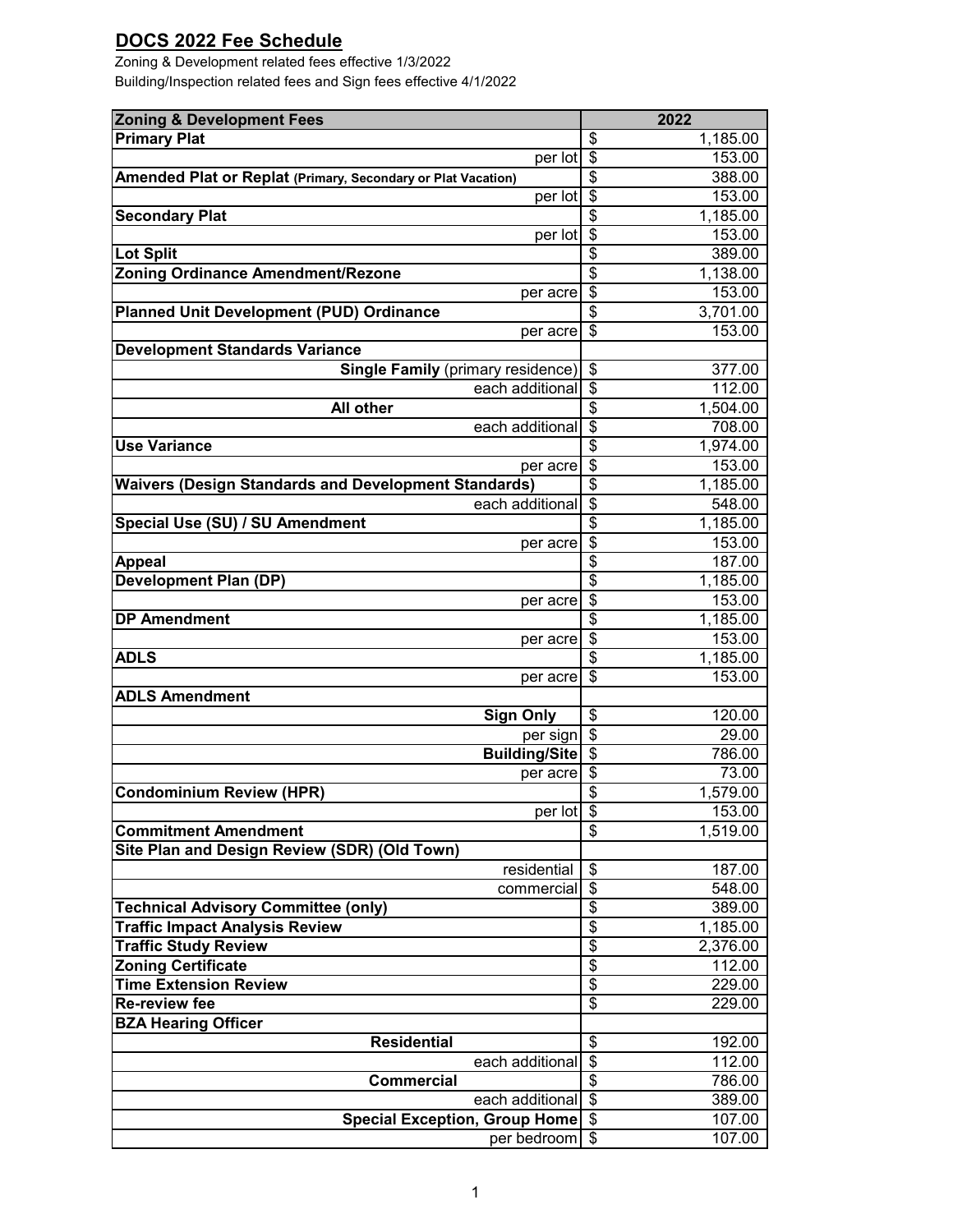| <b>Special Exception, Short Term Rental</b>                            | \$                                   | 107.00           |
|------------------------------------------------------------------------|--------------------------------------|------------------|
| <b>Renewal of Special Exception</b>                                    | \$                                   | 54.00            |
| <b>Land Disturbance Permit</b>                                         | $\overline{\$}$                      | 192.00           |
| per acre                                                               | $\overline{\$}$                      | 35.50            |
| <b>Sexually Oriented Business Permit (Annual)</b>                      | $\overline{\$}$                      | 1,580.00         |
|                                                                        |                                      |                  |
| <b>Signs</b>                                                           |                                      |                  |
| <b>Sign Permit</b>                                                     | \$                                   | 112.00           |
| <b>Sign Installation Improvement</b>                                   | $\overline{\$}$                      | 44.50            |
| per sq. ft.                                                            | $\overline{\$}$                      | 2.15             |
| <b>Construction Fence Sign</b>                                         | $\overline{\$}$                      | 44.50            |
| per sq. ft.                                                            | $\overline{\mathcal{E}}$             | 0.25             |
| <b>Improvement Location Permit (ILP) Fees</b>                          |                                      |                  |
| Industrial, Institutional, Commercial                                  | \$                                   | 572.00           |
| per gross sq. ft., plus inspections                                    | \$                                   | 0.22             |
| <b>Single Family</b>                                                   | $\overline{\boldsymbol{\mathsf{S}}}$ | 561.00           |
| per gross sq. ft., plus inspections, PRIF, and C/O                     | $\overline{\mathcal{E}}$             | 0.11             |
| <b>Two-Family</b>                                                      | $\overline{\$}$                      | 572.00           |
| per gross sq. ft., plus inspections, PRIF, and C/O                     | $\overline{\$}$<br>$\overline{\$}$   | 0.11             |
| <b>Multi-Family</b>                                                    | $\overline{\$}$                      | 572.00           |
| per unit, plus inspections, PRIF, and C/O<br><b>Dwelling Additions</b> | $\overline{\$}$                      | 389.00<br>187.00 |
| per sq. ft., plus inspections                                          | $\overline{\$}$                      | 0.13             |
| Detached garage or carport + inspections                               | $\overline{\$}$                      | 187.00           |
| <b>Residential Accessory Building</b>                                  | $\overline{\$}$                      | 112.00           |
| per sq. ft. over 150, plus inspections                                 | $\overline{\$}$                      | 0.11             |
| <b>Structural Modification Residential</b>                             |                                      |                  |
| plus inspections                                                       | \$                                   | 187.00           |
| <b>Structural Modification Non-Residential</b>                         | $\overline{\$}$                      | 415.00           |
| per sq. ft, plus inspections                                           | $\overline{\$}$                      | 0.20             |
| <b>Moving/Changing Location</b>                                        |                                      |                  |
| plus inspections                                                       | \$                                   | 192.00           |
| <b>Swimming Pool Residential</b>                                       | $\overline{\boldsymbol{\theta}}$     | 389.00           |
| per sq. ft., plus inspections                                          | $\overline{\mathbf{e}}$              | 0.11             |
| <b>Fence Permit</b>                                                    | $\overline{\$}$                      | 55.00            |
| Temporary Use Permit (up to 18 mos.)                                   | \$                                   | 389.00           |
| plus applicable inspections                                            |                                      |                  |
| <b>Temporary Sign</b>                                                  | $\overline{\mathcal{S}}$             | 112.00           |
| Temporary Use Extension (up to 6 mos)                                  | $\overline{\$}$                      | 112.00           |
| <b>Special Event Permit</b><br><b>Special Event Extension</b>          | $\overline{\$}$<br>$\overline{\$}$   | 192.00           |
| <b>Time Extension Review</b>                                           | $\overline{\$}$                      | 112.00           |
| <b>Re-review Fee</b>                                                   |                                      | 229.00           |
| residential                                                            | \$                                   | 192.00           |
| commercial                                                             | \$                                   | 389.00           |
| <b>Plan Amendment</b>                                                  |                                      |                  |
| residential                                                            | \$                                   | 192.00           |
| commercial                                                             | \$                                   | 389.00           |
|                                                                        |                                      |                  |
| Certificate of Occupancy (in addition to ILP, inspection fees)         |                                      |                  |
| <b>Residential C/O per unit</b>                                        | \$                                   | 73.00            |
| Industrial, Commercial & Institutional C/O,                            | $\overline{\$}$                      | 153.00           |
| <b>Partial C/O</b>                                                     |                                      |                  |
| residential                                                            | $\overline{\mathcal{E}}$             | 153.00           |
| commercial                                                             | \$                                   | 311.00           |
| <b>Temporary C/O</b>                                                   |                                      |                  |
| residential                                                            | $\overline{\mathcal{S}}$             | 35.50            |
| commercial                                                             | \$                                   | 73.00            |
| <b>Certificate of Substantial Completion</b>                           | \$                                   | 153.00           |